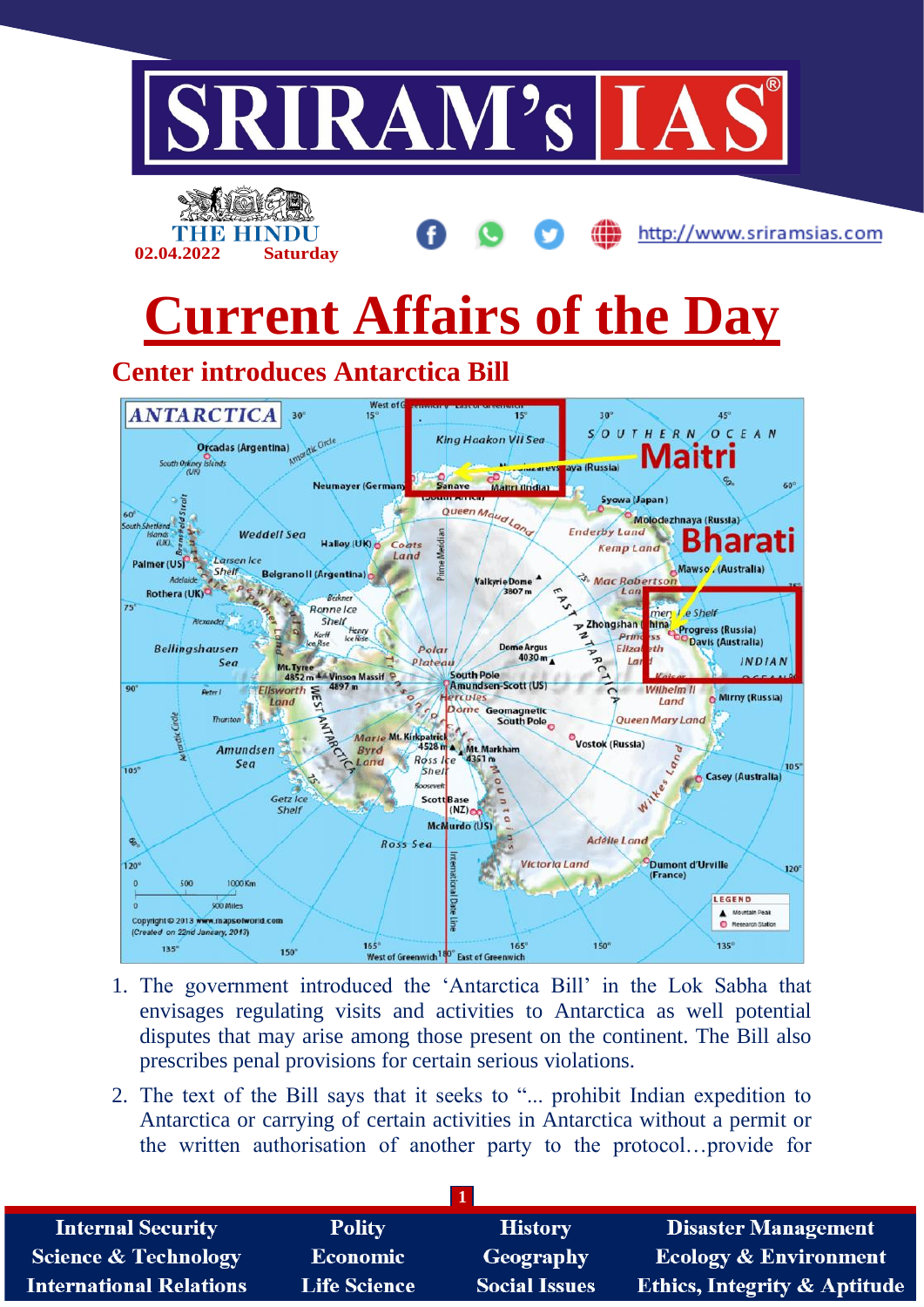

http://www.sriramsias.com



inspection in India by an officer designated by the Central government as an Inspector and to constitute an inspection team to carry out inspections in Antarctica<sup>"</sup>

- 3. India had been a signatory to the Antarctica Treaty since 1983 and that encumbered India to specify a set of laws governing portions of the continent where it had its research bases
- 4. Antarctica is no man's land... It isn't that India is making a law for a territory that doesn't belong to it… the question is if in the territory involving India's research stations, some unlawful activity happens, how to check it? The Treaty made it mandatory for the 54 signatory countries to specific laws governing territories on which their stations are located," said the government.

#### **Antarctic treaty:**

- 1. India is also a signatory to treaties such as the Convention on the Conservation of Antarctic Marine Living Resources and the Commission for Conservation of Antarctic Marine Living Resources, both of which enjoin India to help preserve the pristine nature of the continent.
- 2. Not only was India obliged to have such obligations but it would also clearly establish that any illegal act or "crime" in Indian territory in Antarctica would mean that a person — even if they were a foreigner — would be subject to Indian laws.

## **Need a new, independent body to oversee probe agencies: CJI**

The country needs an independent umbrella institution with oversight over agencies such as the Central Bureau of Investigation (CBI), the Enforcement Directorate (ED) and the Serious Fraud Investigation Office (SFIO), as the image of the institutions has been tarnished by allegations of corruption, excesses, lack of impartiality, and a close nexus with the political class, Chief Justice of India (CJI) said.

#### **Umbrella institution with oversight over probe agencies:**

1. This umbrella institution, he added, needs to be created through a comprehensive statute, clearly defining its powers, functions and jurisdictions.

| <b>Internal Security</b>        | <b>Polity</b>       | <b>History</b>       | <b>Disaster Management</b>              |
|---------------------------------|---------------------|----------------------|-----------------------------------------|
| <b>Science &amp; Technology</b> | <b>Economic</b>     | Geography            | <b>Ecology &amp; Environment</b>        |
| <b>International Relations</b>  | <b>Life Science</b> | <b>Social Issues</b> | <b>Ethics, Integrity &amp; Aptitude</b> |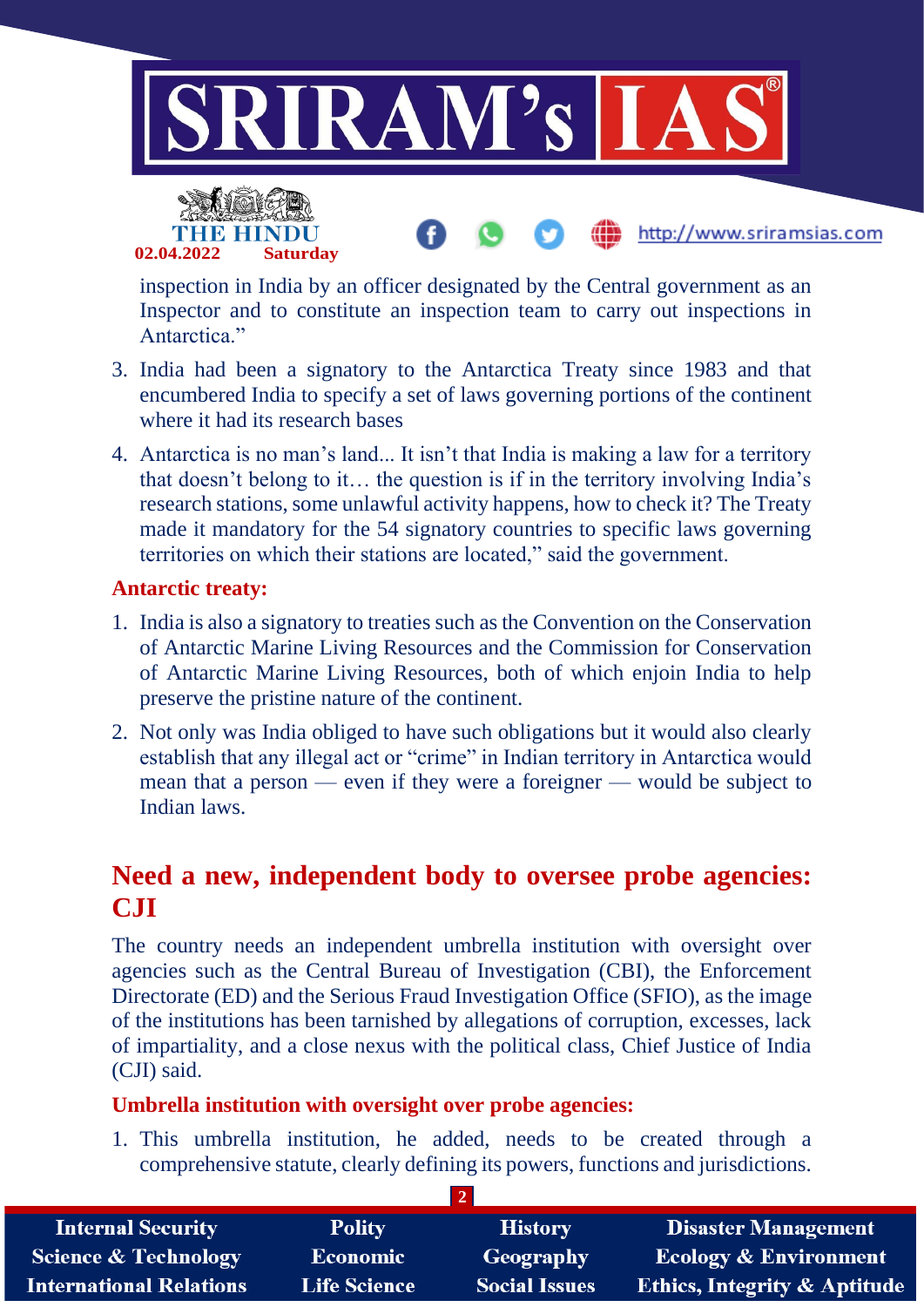

- 2. The head of this body should be an impartial and independent authority, appointed by a committee, much like a panel that appoints the CBI director.
- 3. The CBI director is appointed by a three-member committee comprising the Prime Minister, the CJI, and the leader of the Opposition.
- 4. The CJI asserted that having such an organization, which can have separate prosecution and investigation wings, will also end the multiplicity of proceedings.
- 5. A single incident these days gets investigated by multiple agencies, often leading to dilution of evidence, a contradiction in depositions, and prolonged incarceration of innocents.
- 6. It will also save the institution from being blamed as a tool of harassment. Once an incident is reported, the organization should decide as to which specialized wing should take up the investigation, said CJI.
- 7. He suggested the states can also replicate having such institutions in their respective jurisdictions. CJI Ramana further said that CBI's credibility has come under public scrutiny due to its "actions or inactions".

## **The declined public image of the police, CBI and other agencies:**

- 1. "When it comes to the CBI, it possessed immense trust of the public in its initial phase. In fact, the judiciary used to be flooded with requests for transfer of investigations to the CBI, as it was a symbol of impartiality and independence.
- 2. Whenever the citizenry doubted the skill and impartiality of its own state police, they sought an investigation by CBI, as they wanted justice to be done.
- 3. But, with the passage of time, like every other institution of repute, CBI has also come under deep public scrutiny. Its actions and inactions have raised questions regarding its credibility, in some cases," CJI said.

#### **Way Forward:**

**02.04.2022 Saturday**

1. Dwelling on the eroding image of police and agencies in India, Ramana told the chiefs of the country's top agencies, senior police and CBI officers present at the event "the need of the hour is to reclaim social legitimacy and public trust", the first step in which is "to break the nexus with the political executive".

| <b>Internal Security</b>        | <b>Polity</b>       | <b>History</b>       | <b>Disaster Management</b>              |
|---------------------------------|---------------------|----------------------|-----------------------------------------|
| <b>Science &amp; Technology</b> | <b>Economic</b>     | Geography            | <b>Ecology &amp; Environment</b>        |
| <b>International Relations</b>  | <b>Life Science</b> | <b>Social Issues</b> | <b>Ethics, Integrity &amp; Aptitude</b> |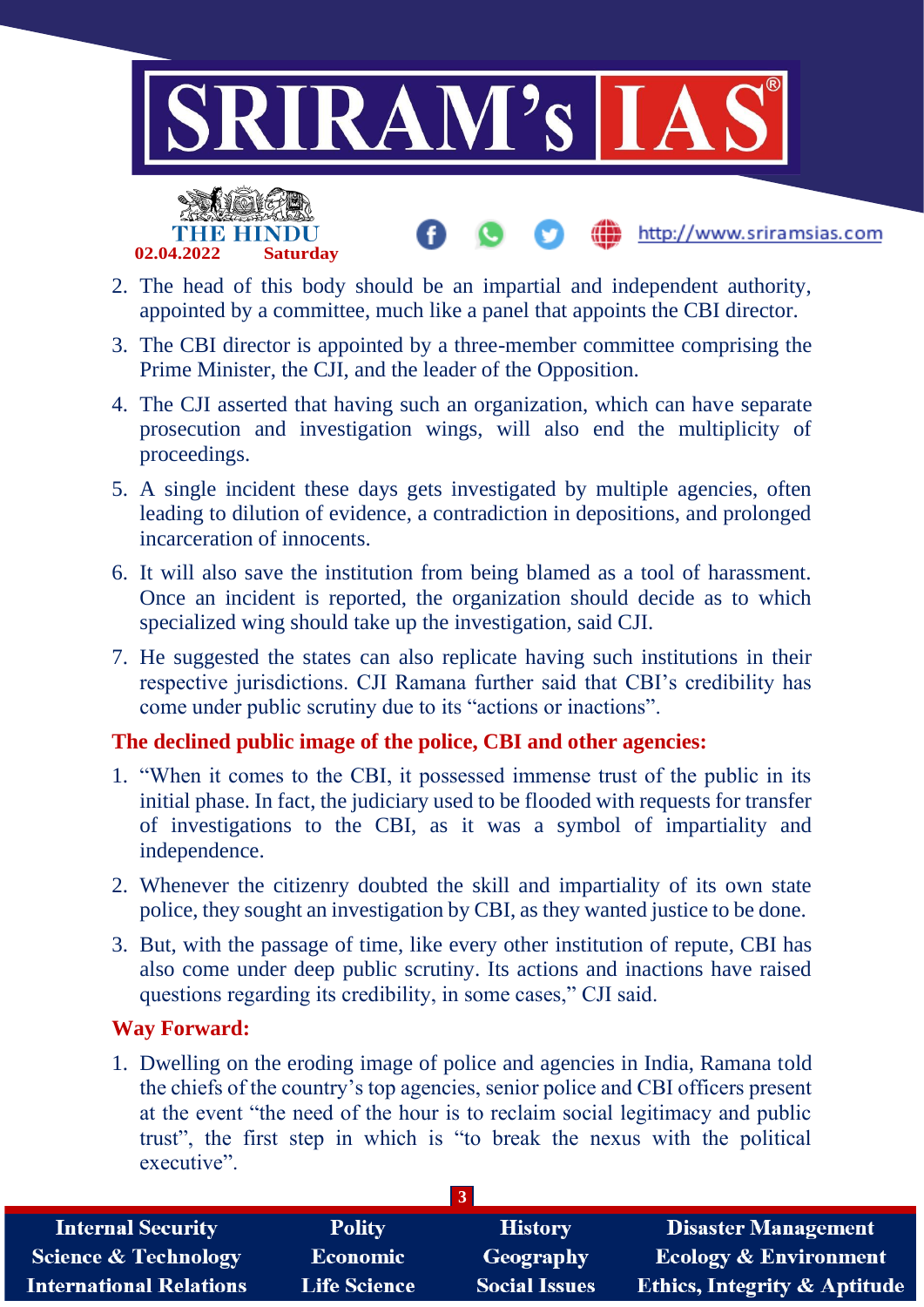

- 2. "The truth is, no matter how deficient and non-cooperative the other institutions maybe if you all stand by your ethics and stand united with integrity, nothing can come in the way of your duty. In fact, this stands true for all institutions," Ramana said.
- 3. Asserting that the investigative agencies should not allow authoritarian tendencies to creep into the democratic Indian society, the CJI said the officers must remember that their allegiance "must be to the constitution and the rule of law, and not to any person."
- 4. "When you stand upright, you shall be remembered for your courage, principles and valour. The political executive will change with time.
- 5. "But you, as an institution, are permanent. Be impermeable and be independent. Pledge solidarity to your service. Your fraternity is your strength," he added.
- 6. "A few upright officers can bring a revolution within the system. We can either go with the flow or we can be role models. The choice is ours," Justice Ramana said.

# **GST collections at a record ₹1.42 lakh crore in March**

- 1. The Goods and Services Tax (GST) collection in March 2022 touched ₹1.42 lakh crore, the highest ever since the inception of the new indirect tax regime in 2017, highlighting the ongoing robust economic recovery, technologybased compliance and rationalization of inverted duty structure.
- 2. This is the ninth month in a row that GST revenue crossed ₹1 lakh crore mark; the record collection of  $\bar{\mathfrak{z}}1,42,095$  crore in March is 15% higher than ₹1,23,902 crore achieved in the same month a year ago, according to the government data. The previous record collection was  $\bar{\xi}$ 1,40,986 crore in January.
- 3. According to government data, total GST collections in the current financial year ended March 31 were, at a little over ₹14.8 lakh crore, 17.5% higher than the ₹12.2 lakh crore collected in 2019-20, a non-Covid year.
- 4. The numbers reflect the ongoing economic recovery. The Indian economy is expected to grow by 8.9% in 2021-22 according to the government's second

| <b>Internal Security</b>        | <b>Polity</b>       | <b>History</b>       | <b>Disaster Management</b>              |
|---------------------------------|---------------------|----------------------|-----------------------------------------|
| <b>Science &amp; Technology</b> | Economic            | Geography            | <b>Ecology &amp; Environment</b>        |
| <b>International Relations</b>  | <b>Life Science</b> | <b>Social Issues</b> | <b>Ethics, Integrity &amp; Aptitude</b> |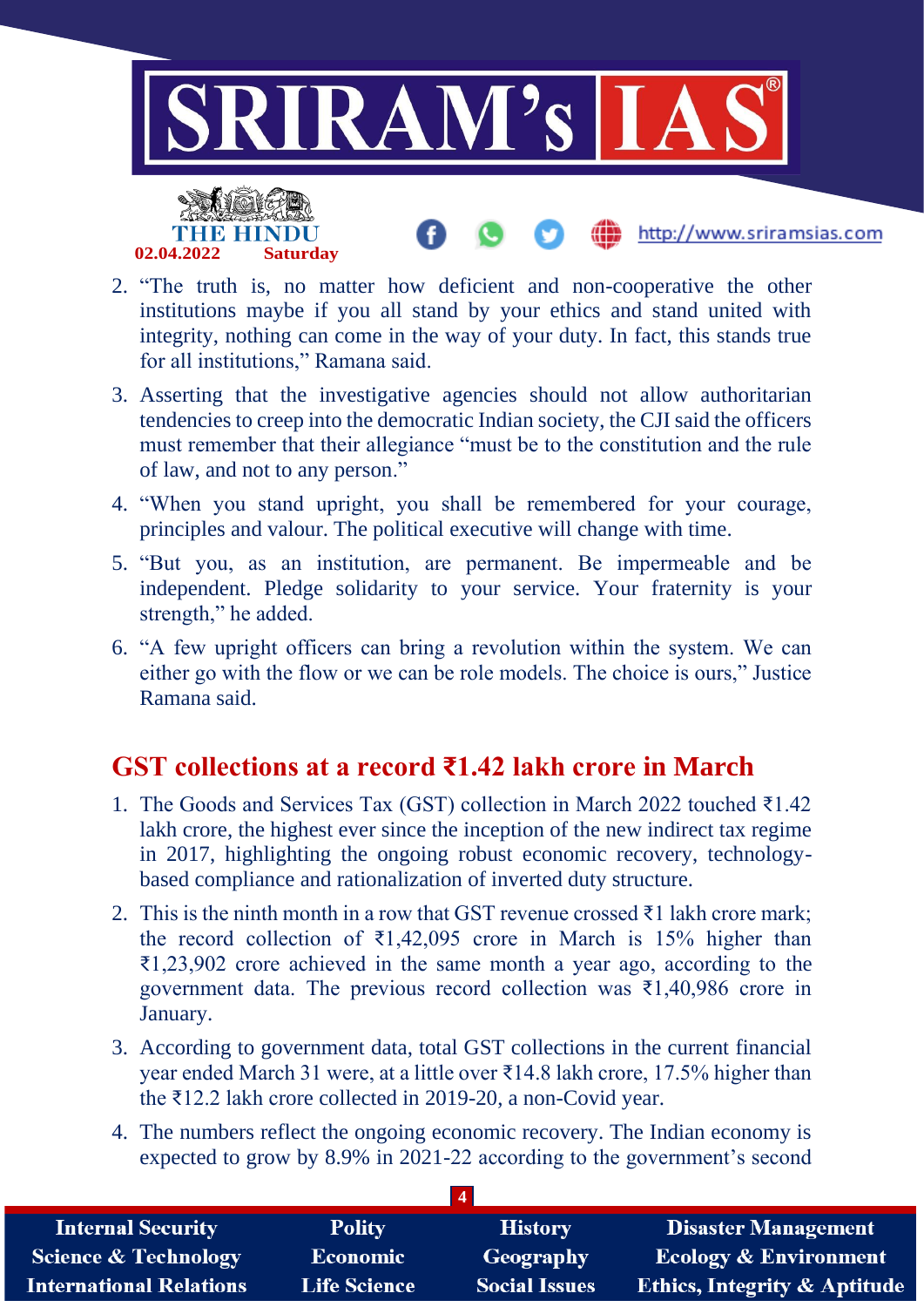



advance estimates, helping the economy expand beyond its pre-pandemic level.

## **Result of reforms:**

- Economic recovery,
- Anti-evasion activities, especially action against fake billers have been contributing to the enhanced GST.
- The improvement in revenue has also been due to various rate rationalization measures undertaken by the [GST] Council to correct the inverted duty structure



|              | <b>High Note</b>                 |  |
|--------------|----------------------------------|--|
|              | <b>GST COLLECTIONS (₹ Crore)</b> |  |
| April        | 1,41,384                         |  |
| May          | 1,02,709                         |  |
| June         | 92,849                           |  |
| July         | 1,16,393                         |  |
| Aug          | 1,12,020                         |  |
| Sep          | 1,17,010                         |  |
| 0ct          | 1,30,127                         |  |
| Nov          | 1,31,526                         |  |
| Dec          | 1,29,780                         |  |
| Jan          | 1,40,986                         |  |
| Feb          | 1,33,026                         |  |
| Mar          | 1,42, 095                        |  |
| <b>TOTAL</b> | ₹14,89,905                       |  |

http://www.sriramsias.com

**MARCH** collections 15% higher than last fiscal, 40% over 2020 **AVERAGE** monthly collection ₹1.38 lakh crore in Q4 **MAHARASHTRA** recoded highest collection at ₹20,305 cr **EXPERTS** predict April collection to remain high **WHAT IT MEANS HIGH** collections suggest economic recovery gaining pace **RAILWAY** freight at record high in Mar provides further evidence

**PETROL AND DIESEL sales also** rise as mobility increases

|                                 |                     | 5                    |                                         |
|---------------------------------|---------------------|----------------------|-----------------------------------------|
| <b>Internal Security</b>        | <b>Polity</b>       | <b>History</b>       | <b>Disaster Management</b>              |
| <b>Science &amp; Technology</b> | <b>Economic</b>     | <b>Geography</b>     | <b>Ecology &amp; Environment</b>        |
| <b>International Relations</b>  | <b>Life Science</b> | <b>Social Issues</b> | <b>Ethics, Integrity &amp; Aptitude</b> |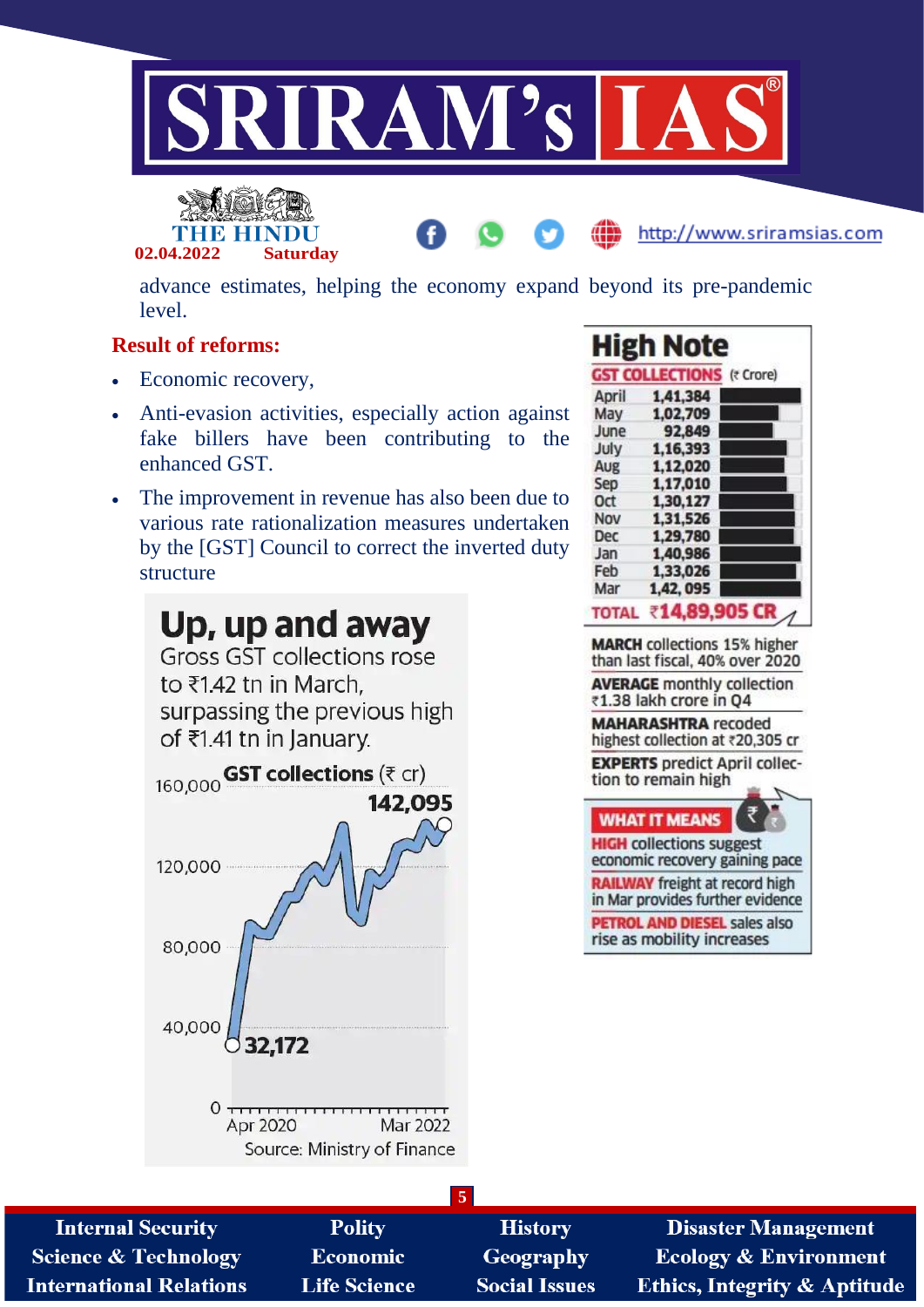

## **Challenges:**

- 1. Experts said that while the March collections were robust, they were uneven, that is inter-state variation in collections.
- 2. While collections grew over 15% for Punjab, Haryana, Odisha, Maharashtra and Andhra Pradesh in March 2022 for states such as West Bengal. Jharkhand, Chhattisgarh, Madhya Pradesh, Tamil Nadu, Telangana, Rajasthan and Uttar Pradesh, growth was less than 10%.
- 3. This suggests inter-state variation in consumption and investment growth and provides more support to states' demand for the continuation of GST compensation beyond five years.
- 4. While statewide variations exist in terms of the growth in GST collections, it would be interesting to see an analysis linking the statewise GDP [gross domestic products] growth with the GST collections during the same period.

| <b>MAINS</b> | Q1. Account for increased GST collection last financial year.<br>Discuss remaining challenges in the GST framework.                                                                                                                                                                                                                                                                                                            |
|--------------|--------------------------------------------------------------------------------------------------------------------------------------------------------------------------------------------------------------------------------------------------------------------------------------------------------------------------------------------------------------------------------------------------------------------------------|
| <b>DAWP</b>  | Q2. Discuss salient features and positive implications of the<br>Criminal Procedure (Identification) Bill, 2022 on law                                                                                                                                                                                                                                                                                                         |
|              | enforcement. Highlight concerns regarding its provisions.                                                                                                                                                                                                                                                                                                                                                                      |
|              | Q3. The country needs an independent umbrella institution<br>with oversight over agencies such as the Central Bureau of<br><b>Investigation (CBI), the Enforcement Directorate (ED)</b><br>and the Serious Fraud Investigation Office (SFIO), as the<br>image of the institutions has been tarnished by various<br>allegations, Chief Justice of India (CJI) observed recently.<br>Give your response with reasoned arguments. |

| <b>Internal Security</b>        | <b>Polity</b>       | <b>History</b>       | <b>Disaster Management</b>              |
|---------------------------------|---------------------|----------------------|-----------------------------------------|
| <b>Science &amp; Technology</b> | <b>Economic</b>     | <b>Geography</b>     | <b>Ecology &amp; Environment</b>        |
| <b>International Relations</b>  | <b>Life Science</b> | <b>Social Issues</b> | <b>Ethics, Integrity &amp; Aptitude</b> |
|                                 |                     |                      |                                         |